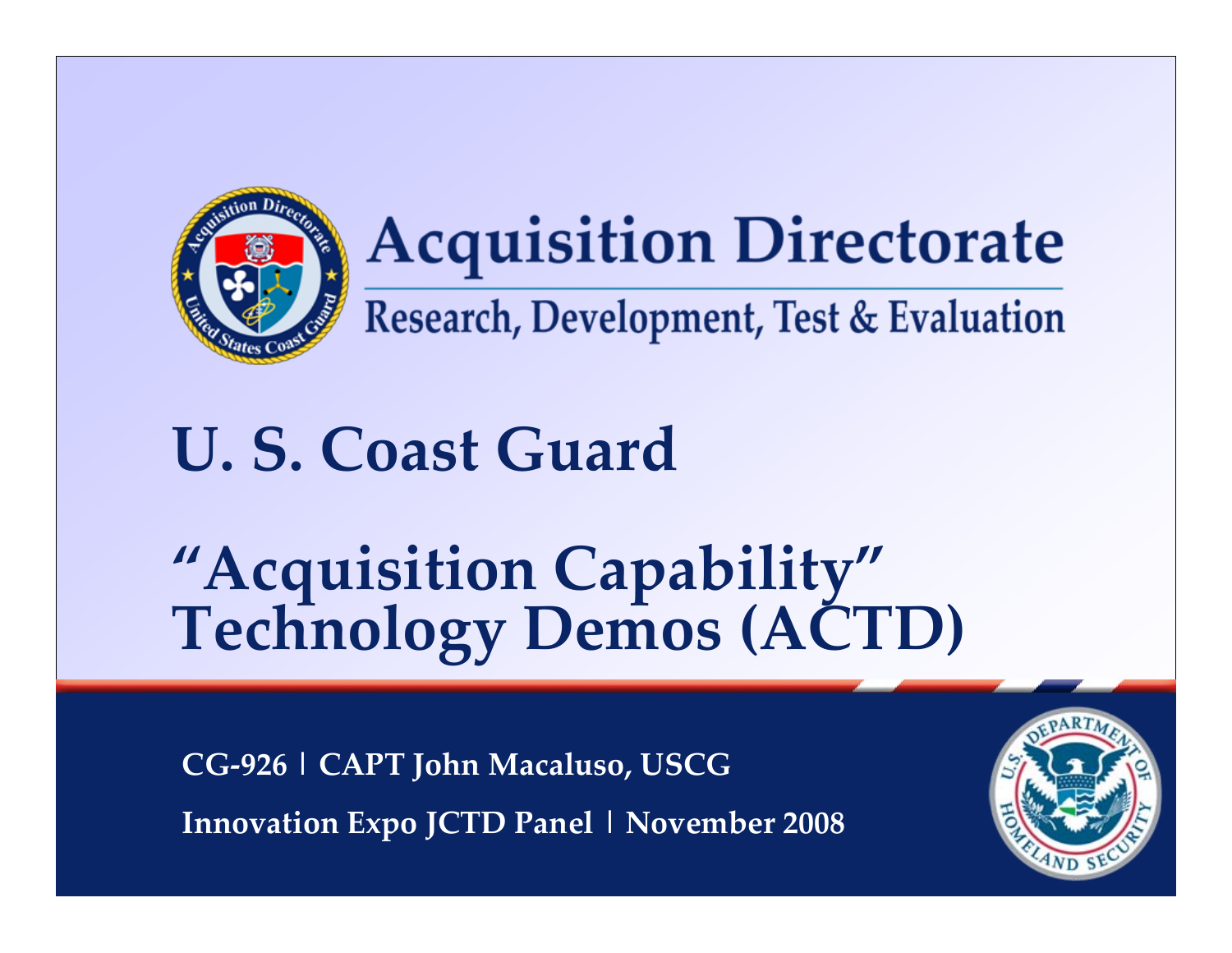**Modern Coast Guard Modern Coast Guard Modern Coast Guard**

**Modern Acquisitions Modern Acquisitions Modern Acquisitions**

- **RDT&E Modernization**
- **Acquisition Capability Tech Demos (ACTD)**
- **EXamples > Recent Examples**

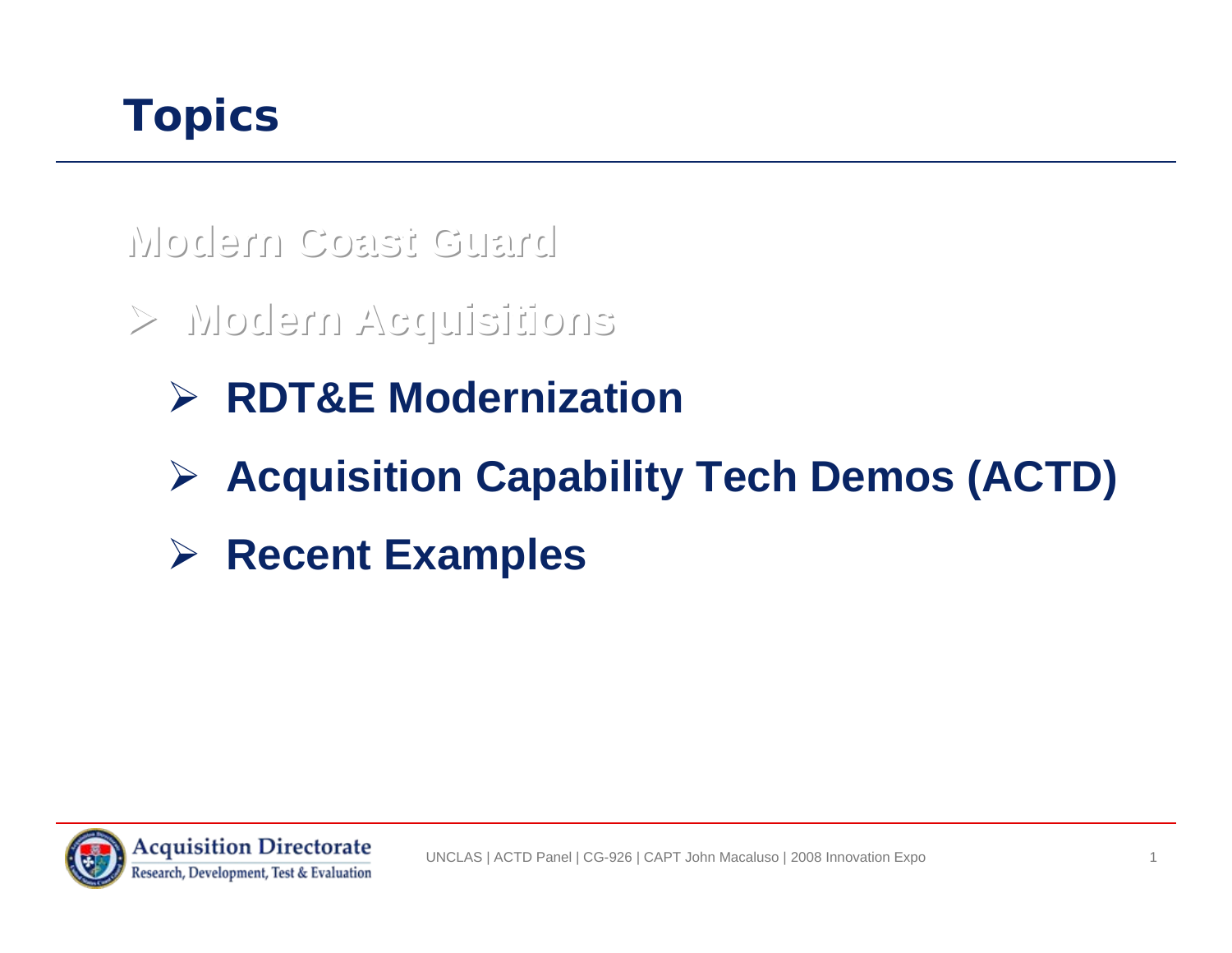### **RDT&E Modernization**

### **A modern RDT&E Program**

- Principal RDT&E Advisor to the Chief Acquisition Officer (CG-9)
- R&D Center modern organization & location
- Experts in CG multiple missions & environments

### **New strategic relationships**

- Increased capacity, experience, and expertise
- Trusted-advisor services & SETA support

### **A modern RDT&E Appropriation**



- Early exploration of real-world modern technology & concepts
- Knowledge & experience informs early decisions of PM's

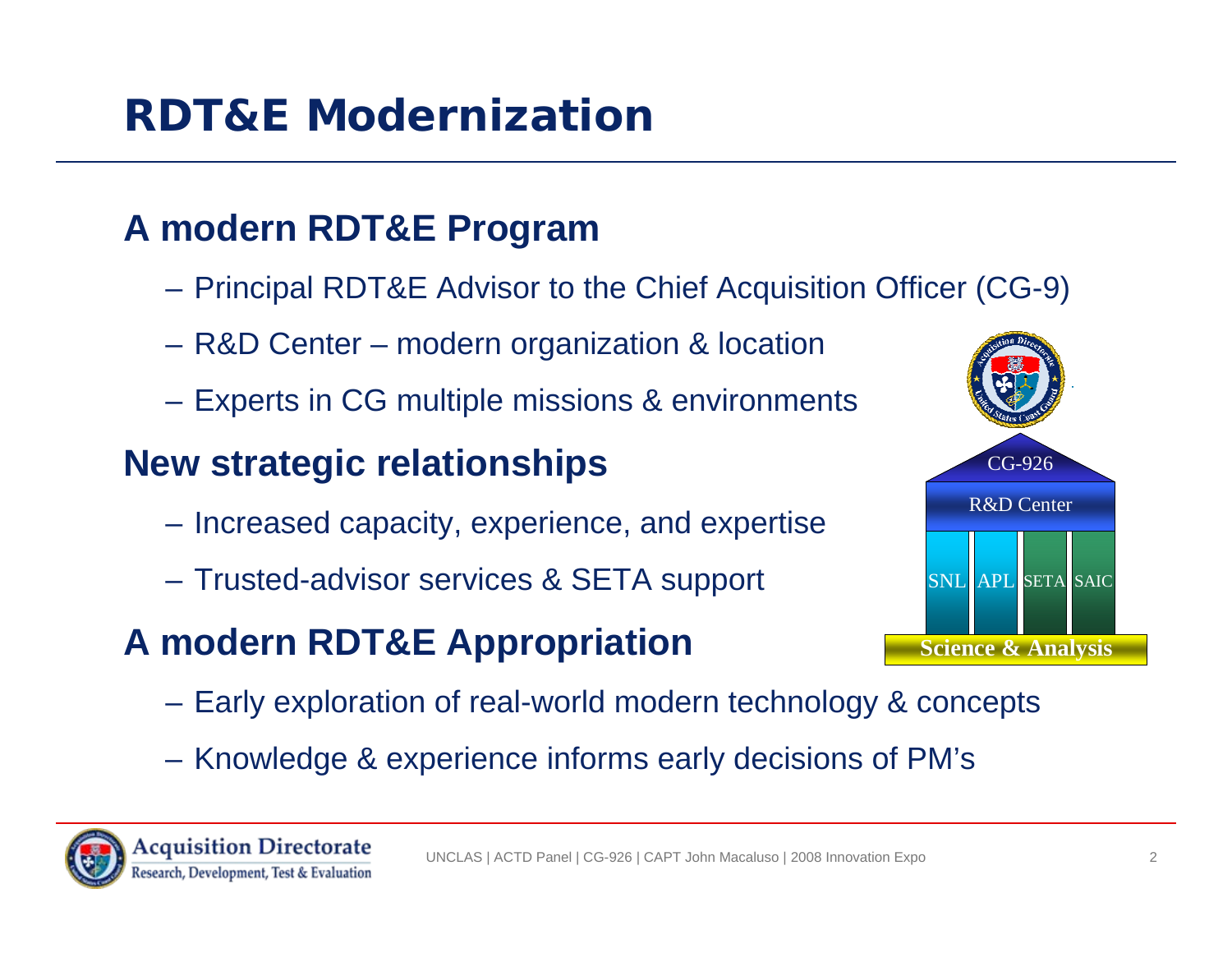### **Acquisition Capability Tech Demos**

#### **Modern technology demonstrated in multiple environments**

– Maritime, arctic environments – harsh & austere

#### **Adapted to Coast Guard multiple missions**

– Match acquisition concepts with modern technology



#### **Reduce Risk & Raise Value**

Research, Development, Test & Evaluation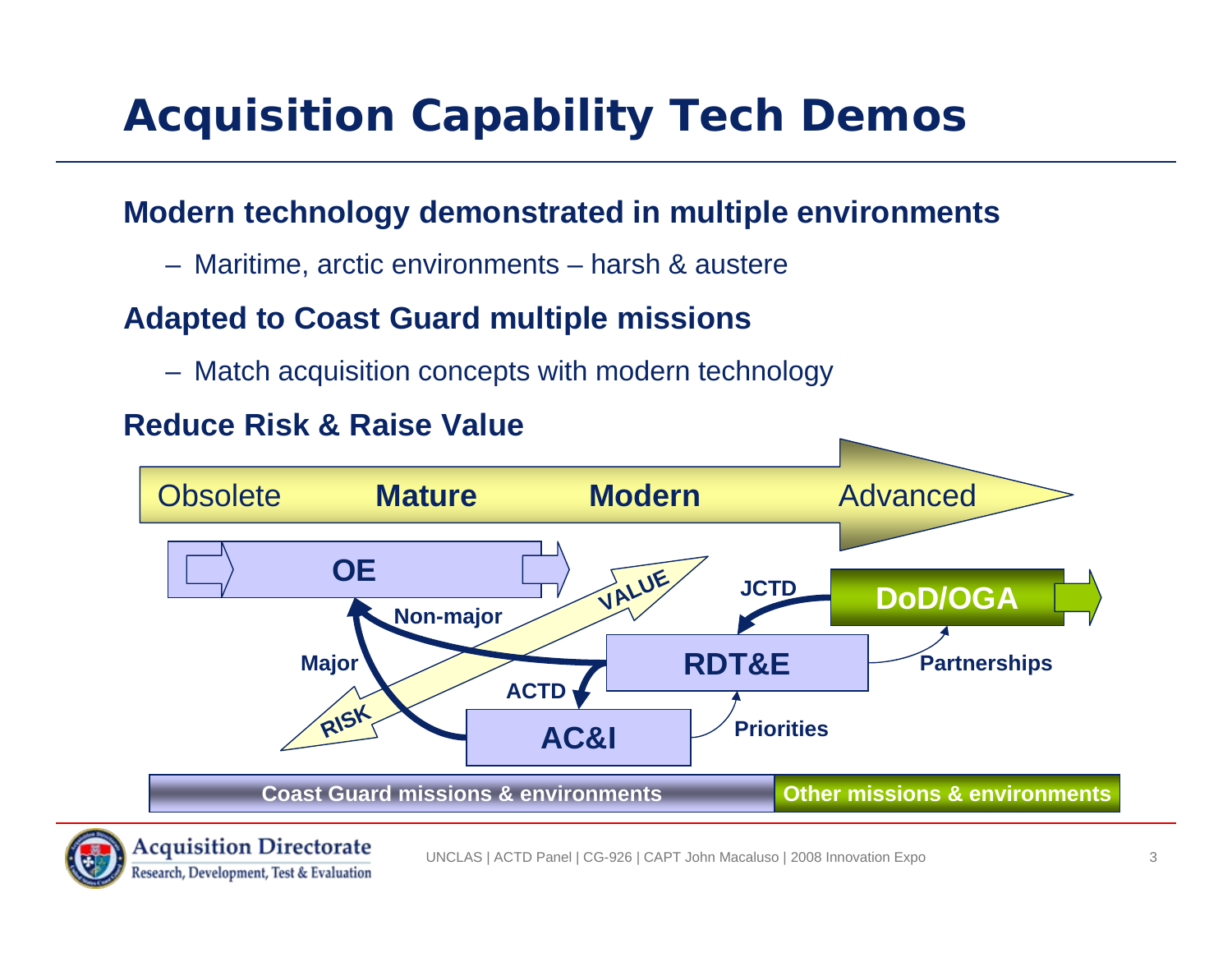

#### **Comprehensive Maritime Awareness (CMA) JCTD**

**Global Observer JCTD**

### **Gulf Coast Maritime Predator Demonstration**

### **Unmanned Aircraft System (UAS) ACTD's**

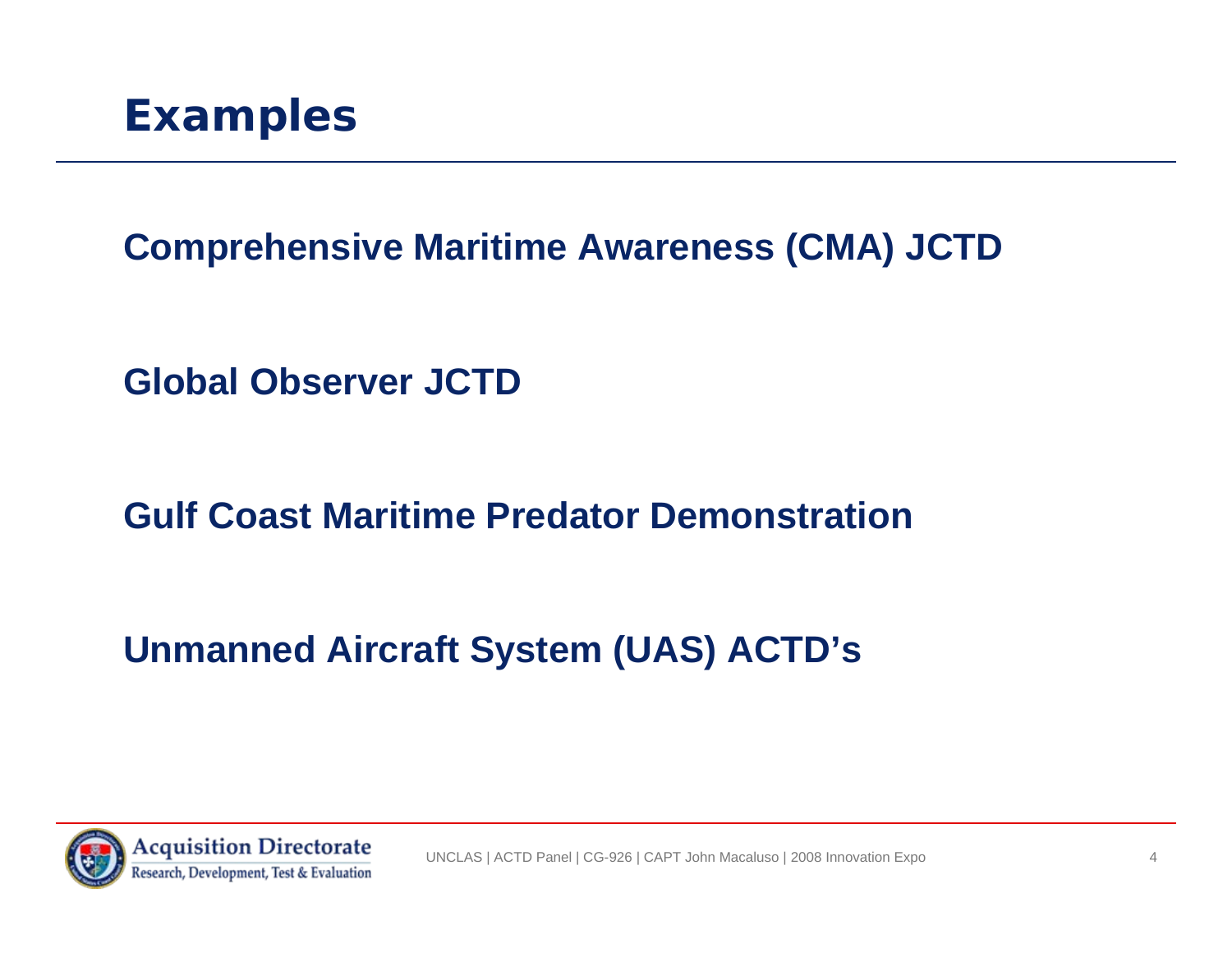### **Summary**

**A modern RDT&E Program, with new strategic relationships, funded by a modern RDT&E Appropriation is using early exploration & ACTD's to reduce the risk & raise the value of adapting modern technologies to acquisition, operational, and regulatory programs in the modern Coast Guard.** 

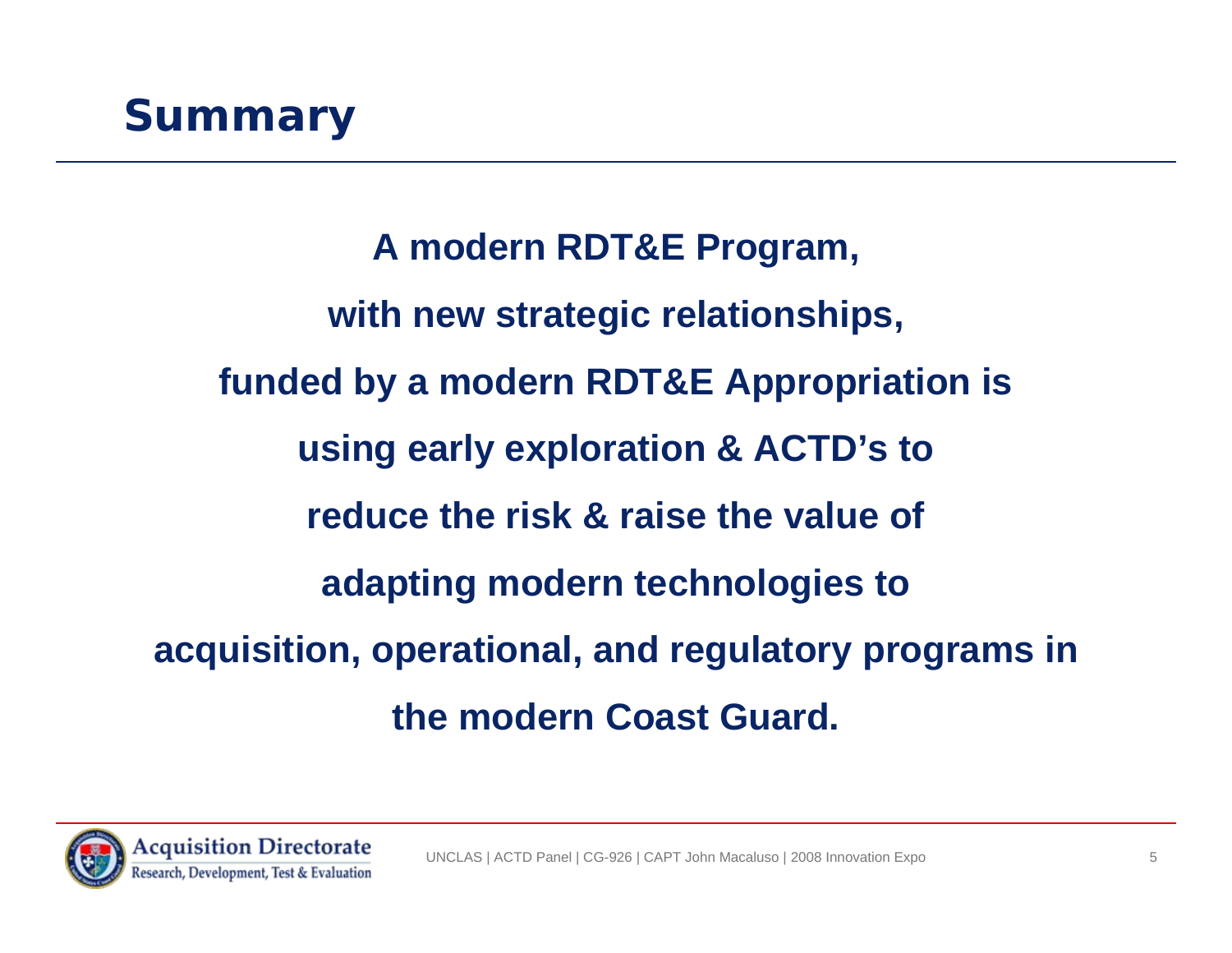**CAPT John MacalusoRDT&E Program Manager** (202)475-3485 john.j.macaluso@uscg.mil

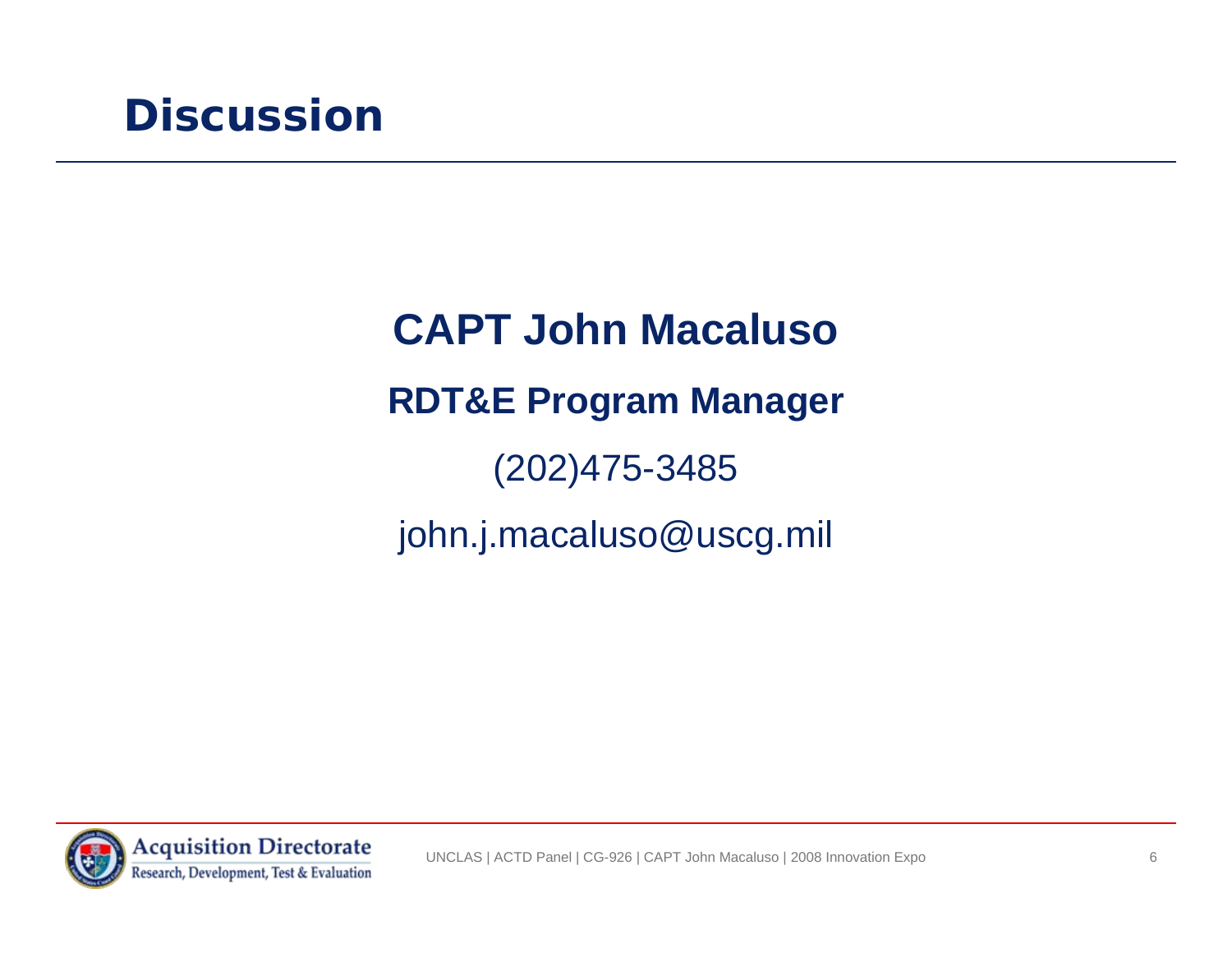### **Backups**

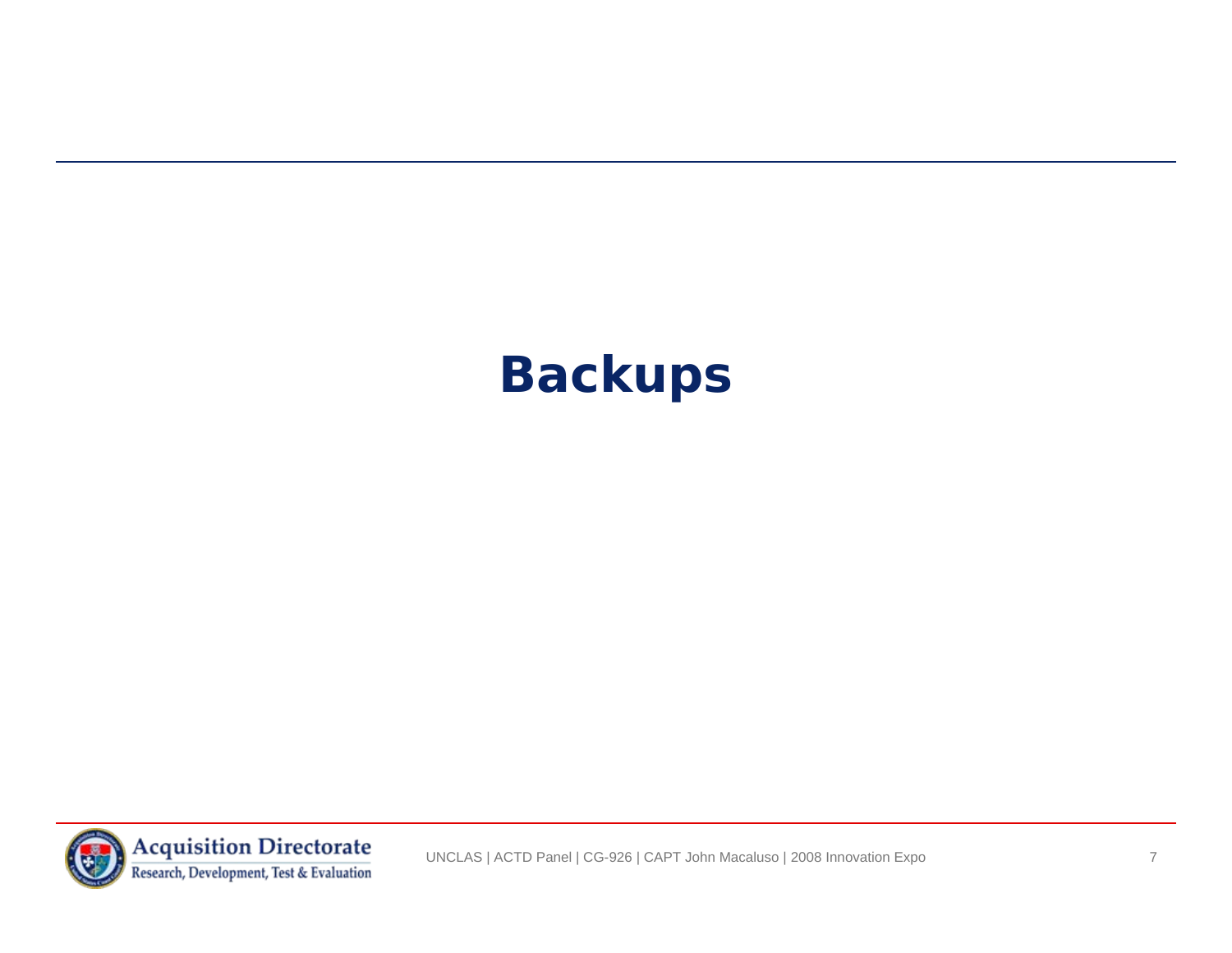- **RDT&E Liaison to ONR**
- **NRL Project "USCG Vessel Tracking Project"**
- **MDA PIO & RDT&E Program involvement**
- **CMA JCTD**
- **CG-2 (Intelligence) & RDT&E Program involvement**
- **Coalition data fusion & sharing**
- **"Need to Share" sensitive info for coalition & port partners**
- **CMA won JCTD Management Team of the Year Award**

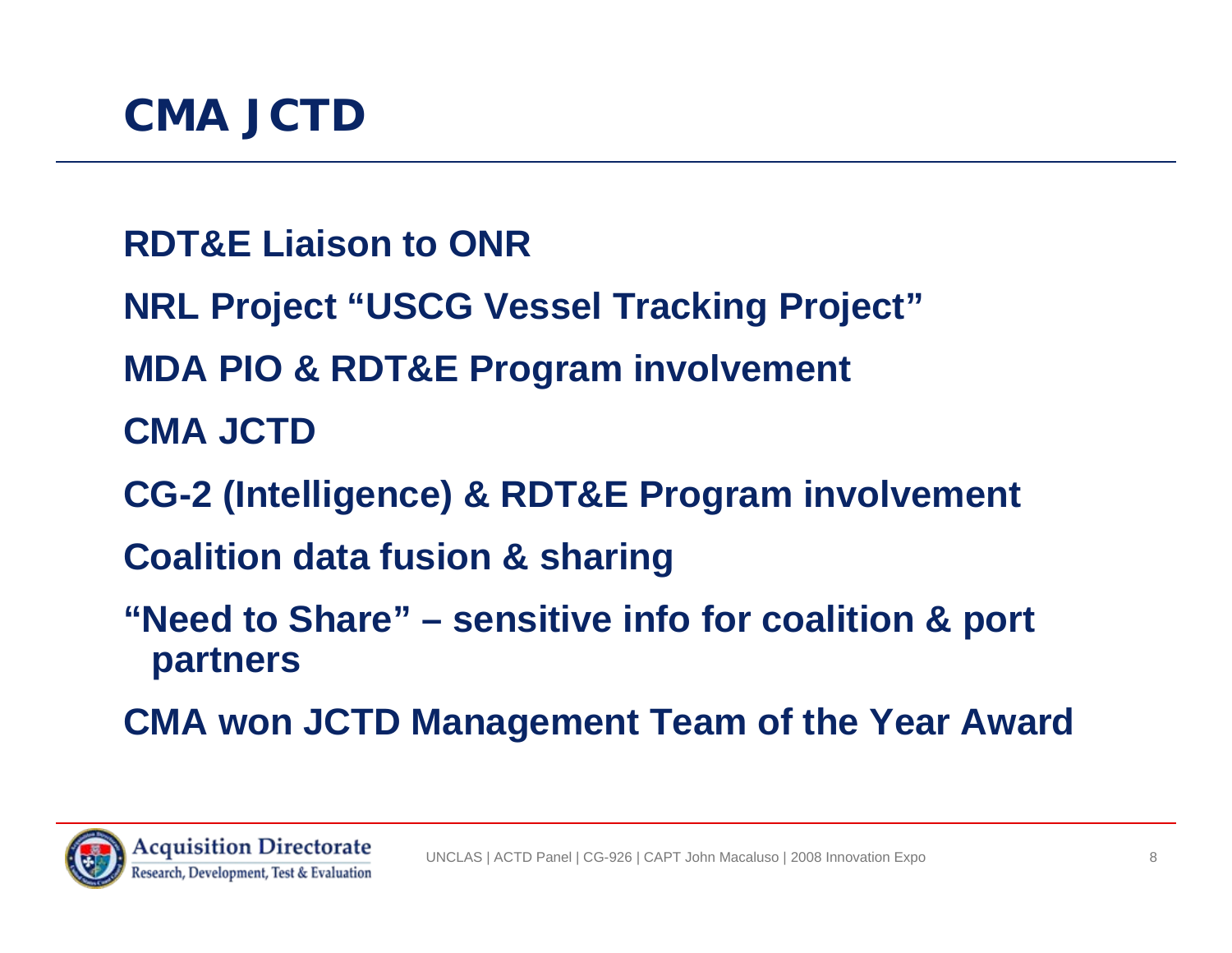### **Global Observer JCTD**

High-altitude UAS – endurance of several days, hydrogen ICE\*

Multi-mission – configurable payload

- Persistence: "Unblinking eye"
- Communications & Data Relay

CG-6 championed DHS S&T sponsorship



CONOPS includes Homeland Security vignettes

– CBP / CG law enforcement operations

\* Internal Combustion Engine

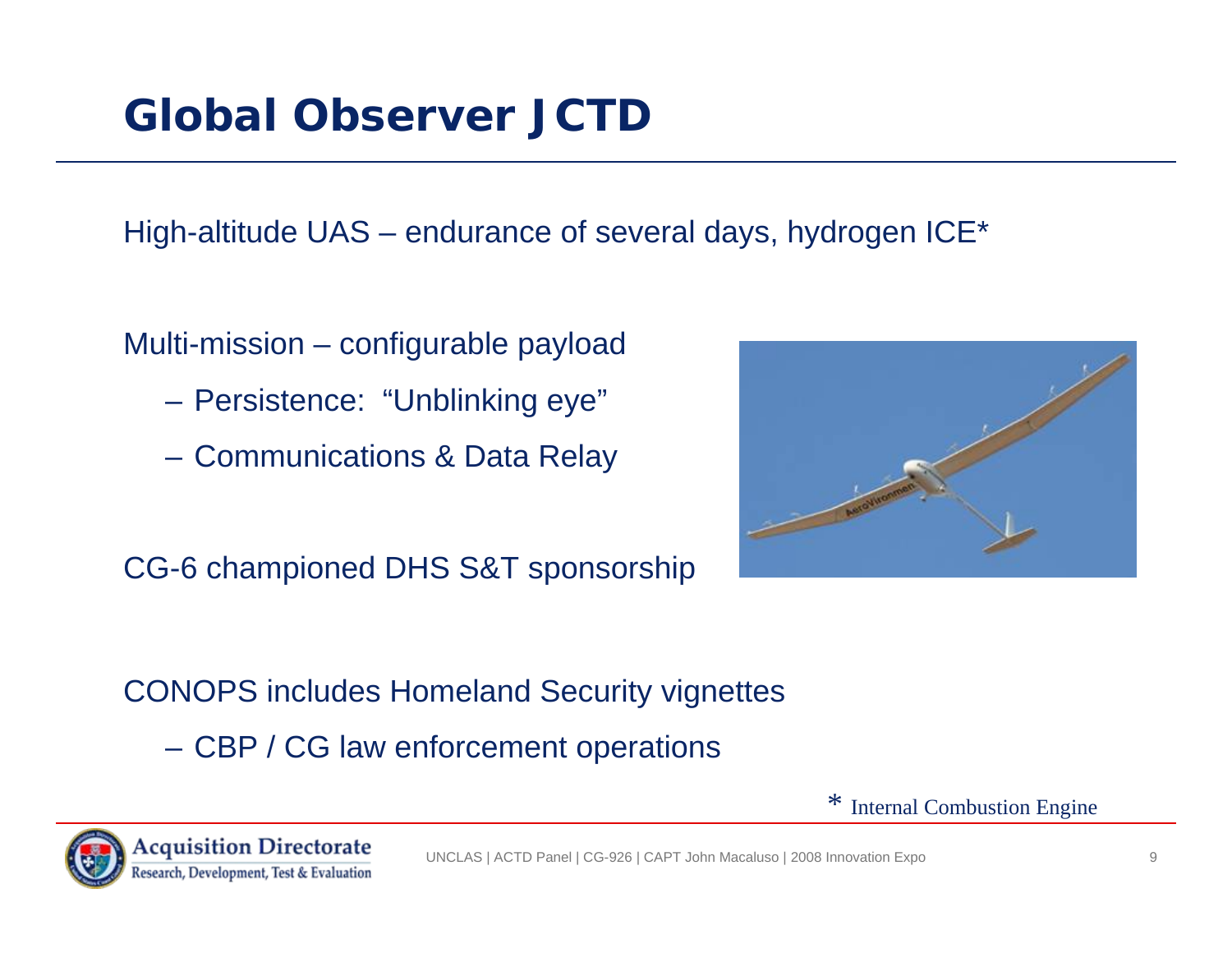### **Gulf Coast Maritime Predator Demo**

#### **USCG/CBP Joint Operations**



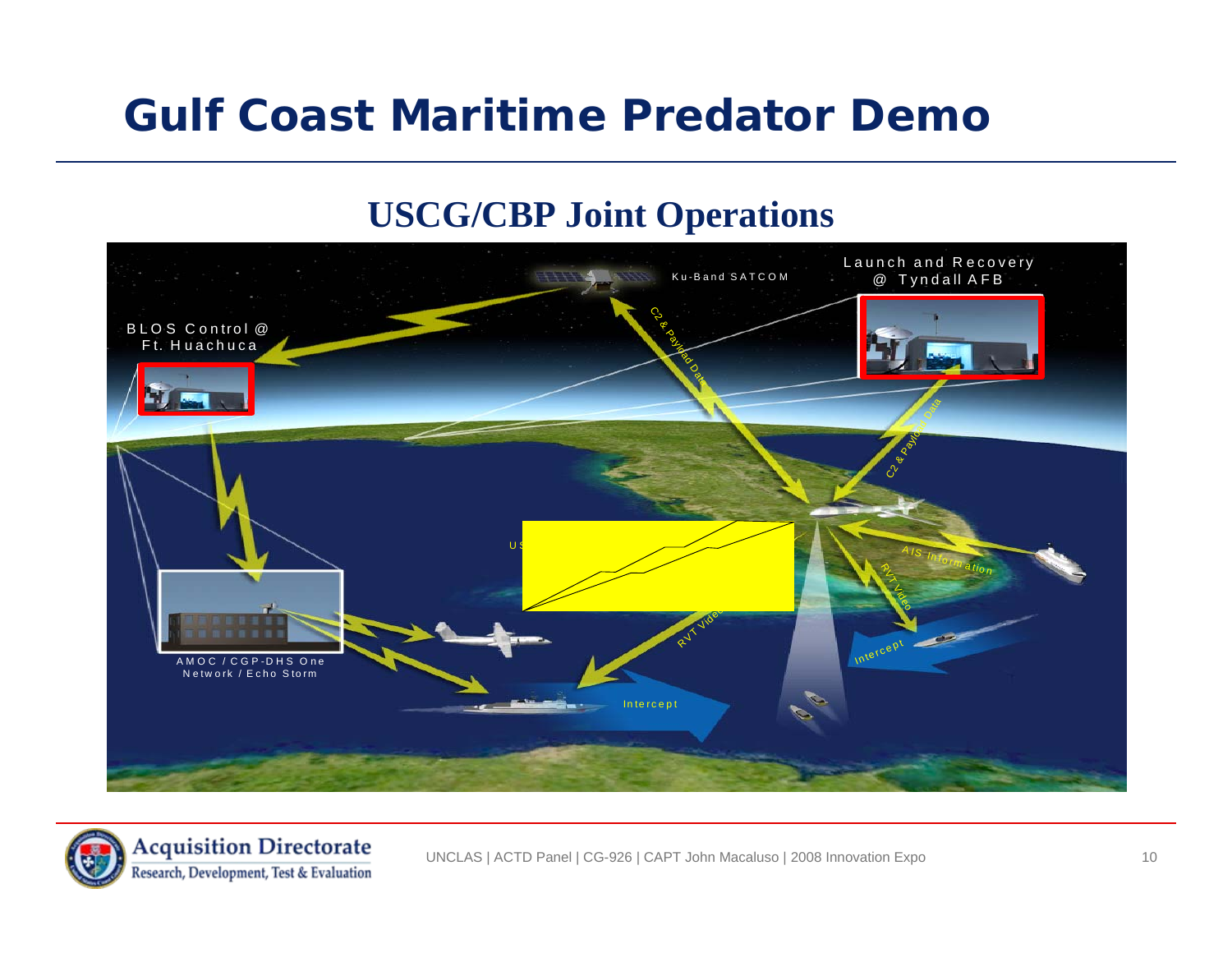•**Vessel detection, tracking and classification**•**36 hrs hour fuel endurance**

#### **Global Hawk / Broad Area Maritime Surveillance (BAMS)**

**National Strategic Asset 55K feet and above**

#### **Source of Strategic Data**

#### Operational Altitudes depicted:

Aircraft can fly higher, however current sensors are not effective at higher altitudes.

#### **Predator B**

**Agency Operational Asset 20K feet and below**

**Fire Scout**

**Cutter-Based Tactical Asset 8K feet and below**

www.StahlWorks.com

**20,000 feet**

•**Vessel detection, tracking, classification and identification**

•**24 hour endurance**

#### **8,000 feet**

•**Vessel detection, tracking, classification and identification**

•**5 hour endurance**





### **55,000 feet**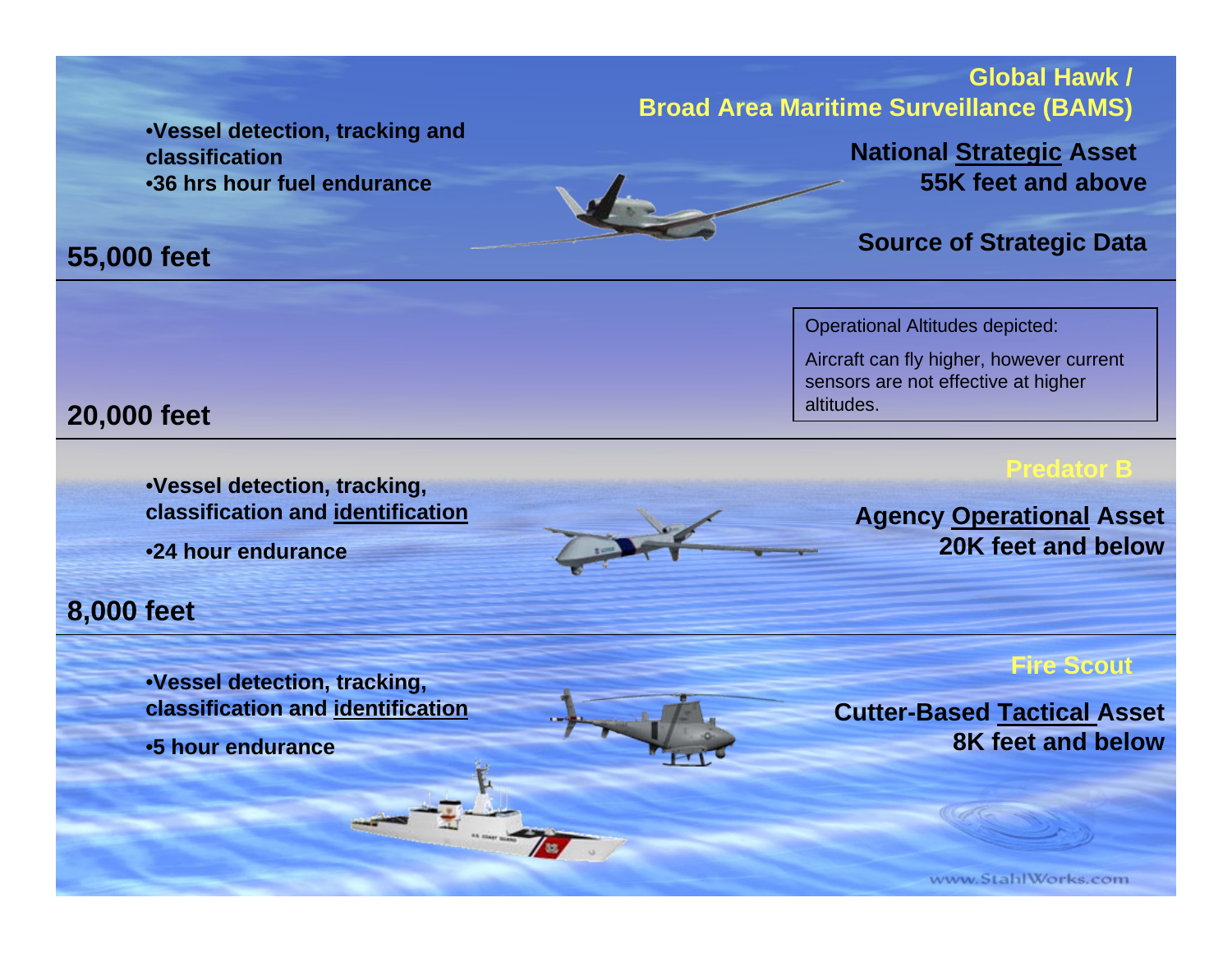### **UAS4NSC – Project Timeline**